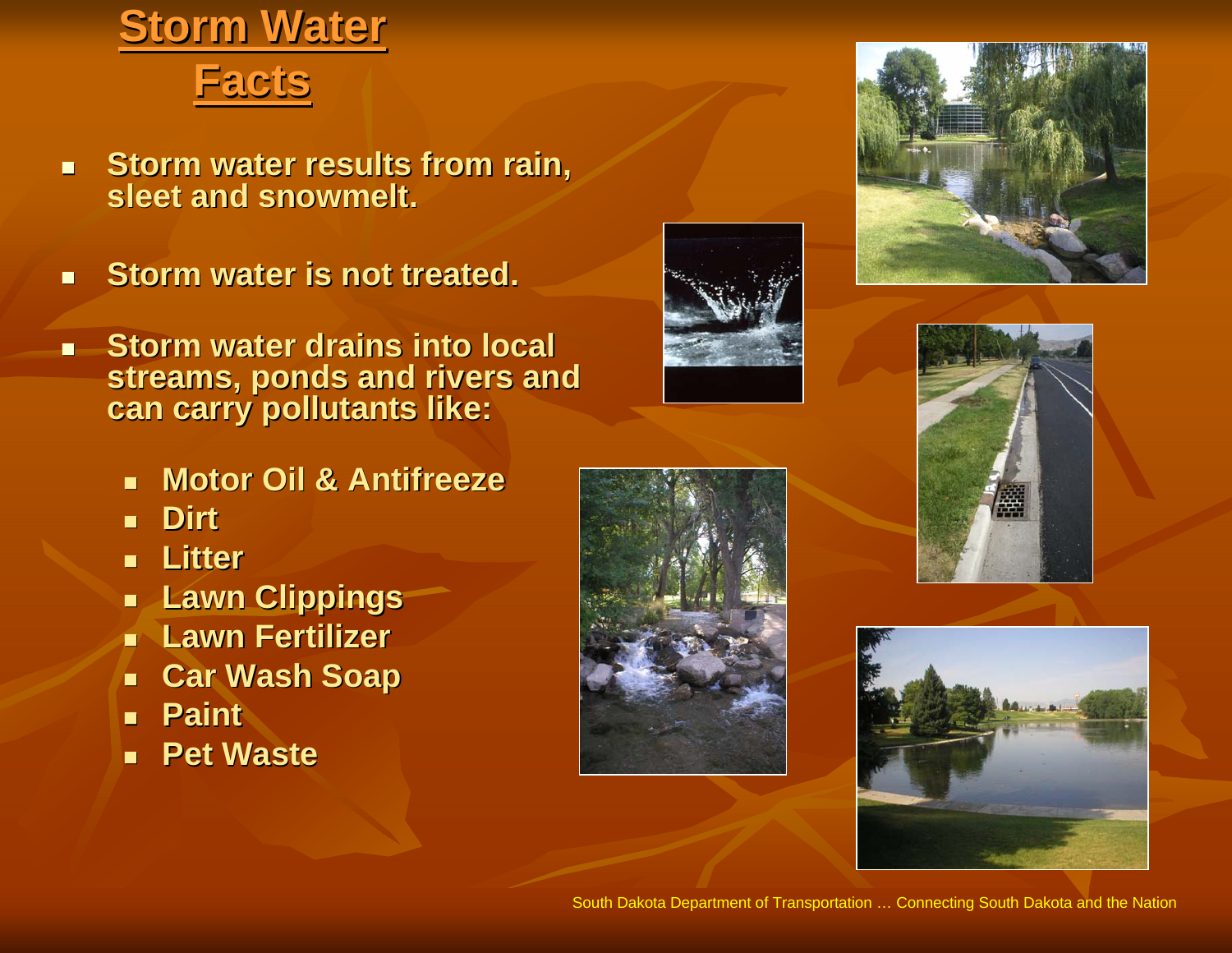## **Impacts of Polluted Storm Impacts of Polluted Storm**

## **Water**

- $\overline{\phantom{0}}$ **Antifreeze and motor oil can harm pets, wildlife** and plant life. A little bit can pollute surface **water and ground water.**
- **EXECONSTRUCTION Sites can discharge sediment into rights sediment into rights -of -way, gutters and way, gutters and streams harming fish and water quality. streams harming fish and water quality.**
- $\blacksquare$  **Lawn fertilizer and grass clippings Lawn fertilizer and grass clippings can cause algae and aquatic weeds can cause algae and aquatic weeds to grow in lakes and streams. to grow in lakes and streams.**
- $\blacksquare$  **Litter and pet waste can carry Litter and pet waste can carry bacteria into local waterways. bacteria into local waterways.**
- $\blacksquare$ **These pollutants can also reduce the quality of recreational activities like recreational activities like fishing and swimming. fishing and swimming.**